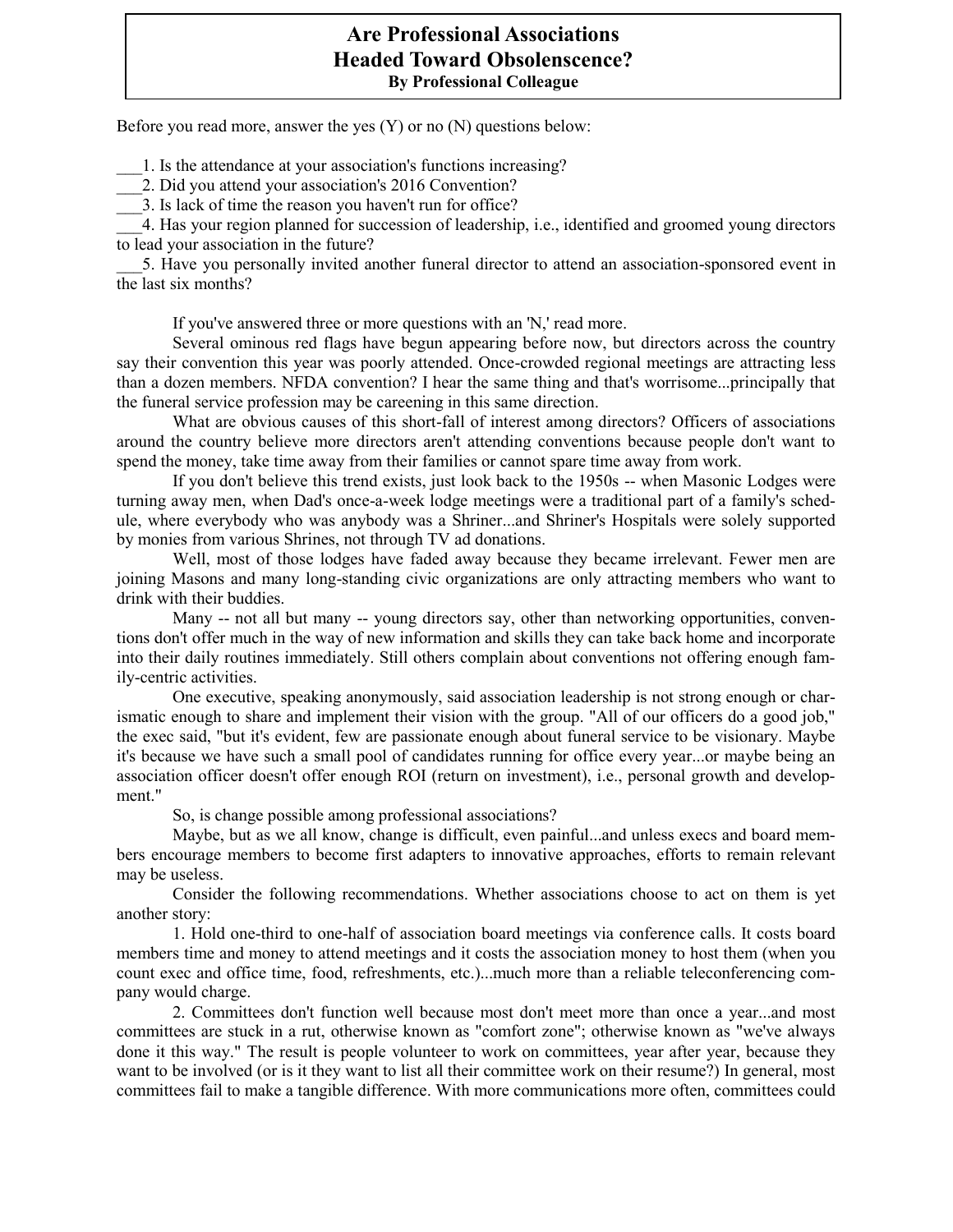set higher goals and get more done.

3. Sorry, Baby Boomers! Your peak years are waning and across the country, the same trends are repeating. Membership numbers are diminishing and if funeral service professional associations are going to survive past 2020, these associations should be recruiting Millennials and the board should be tweaking "we've always done it this way" programs and traditions to acknowledge the changing needs of the new generations of funeral directors and take action to revamp existing offerings to remain relevant.

4. Current and past association leadership will agree...too much in the way of time away from work and travel is expected.

Rather than barring members from the leadership experience, change the rules. In fact, having officers pick three or four regional meetings per year to attend would entice more leaders to run for office. In the not too distant past, there were several choices to vote on for each office.

5. Back in the day, many directors were all too eager to get time away from their families, go to convention, see the old gang and spend too much time in bars. Millennials already spend more time than they want away from their young families. Rearing kids has become a shared and enjoyable task, not like the last century where raising the family was regarded as woman's work. Many have said, "Have conventions in towns that offered family-centered attractions. Let us play all day and have meetings in the evening."

6. Millennials need information portability and accessibility. Offer CE's in podcast form with online tests. Presidential messages should be video-based and offered through "Members Only" files on the associations website. Use more text messaging, make more productive use of websites and ask for member suggestions to improve communications every year.

7. If a mortuary colleges is within 150 miles of your firm, include students in association board meetings. If there's no college in your area, think about funding students so they can attend meetings and/or conventions. It will benefit an association's future to bring students into active roles during school and provisional practice. This not only provides networking with strong role models but also encourages the student's valuable input and a lifelong participation in their state's professional association.

8. Offer discounted membership to new graduates who go to work for firms or funeral directors under 40 years of age who are not association members. Make it possible for these young directors to continue to take part in association activities. The new directors' enthusiasm may bring their nonmember firm into the association as active members.

9. Offer webinars that can be downloaded. These do not necessarily need to be CEs, but -- instead -- an offering limited to members only that will be of value to their daily duties.

10. Continue to elect leadership who are visionaries. To survive, associations need leaders with a definite vision for the association's future. Especially with older associations, the founding members had one vision -- for a time that has come and gone. Today's leaders must have a vision that aligns with the new century of funeral service, the new generations and their attitudes toward death as well as their individual needs after the loss of a loved one.

11. Because more women are enrolling in mortuary school and are becoming directors across the country, associations need to accommodate and embrace women with the same recognition their